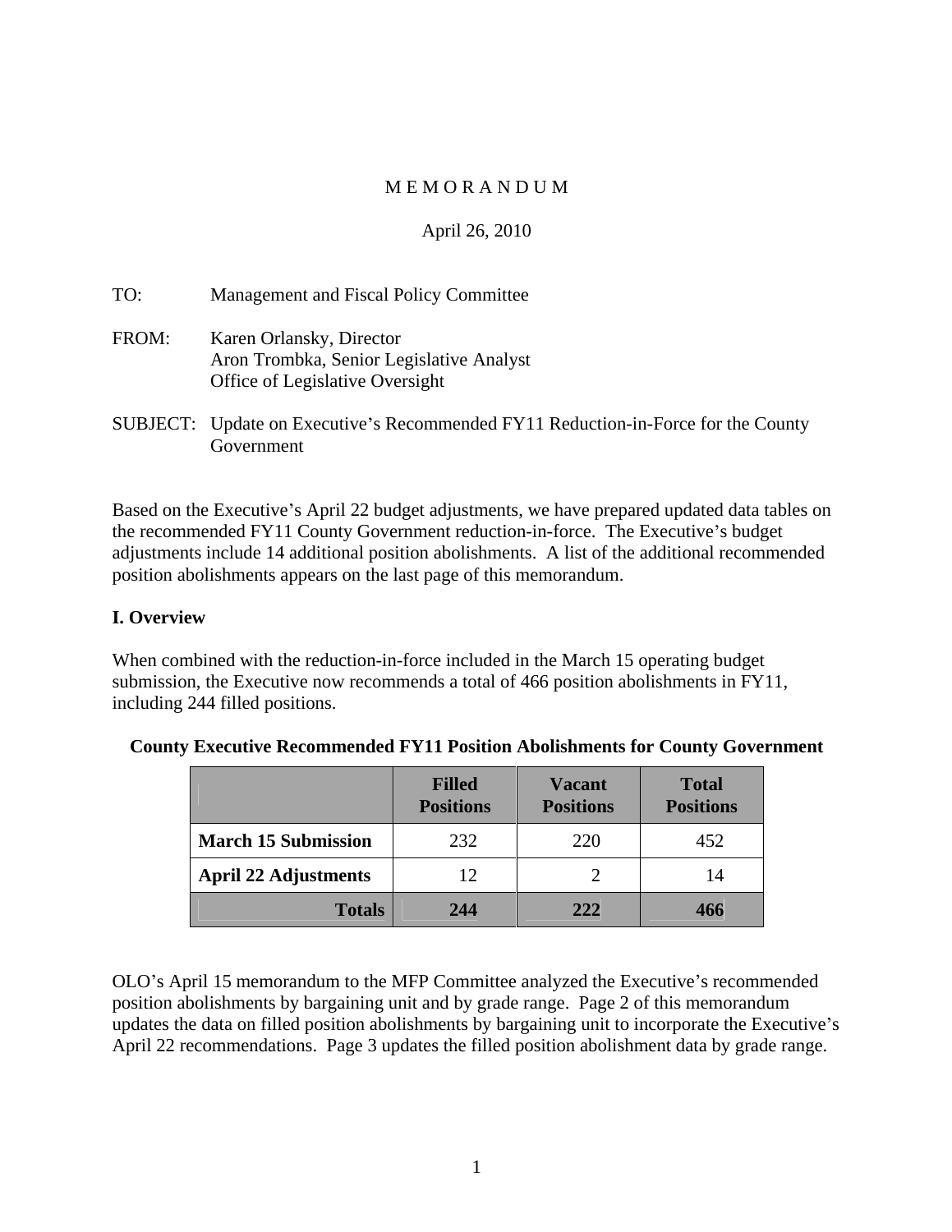## **II. Filled Position Abolishments by Bargaining Unit**

Of the 12 additional filled position abolishments recommended by the Executive on April 22, ten are MCGEO-represented positions and two are non-represented positions. The Executive did not recommend abolishing any filled FOP or IAFF positions.

The table below compares the overall compensation of the County Government workforce by bargaining with the distribution of filled position abolishments by bargaining unit. The data in the table combines the Executive's March 15 and April 22 recommendations. (This table updates Table 3 on  $\odot$  18 of OLO's memorandum for the April 19 MFP session.)

**Finding:** As the Executive does not propose elimination of any filled FOP or IAFF positions, the recommended FY11 budget eliminates MCGEO and non-represented filled positions in greater proportion to their distribution in the County Government workforce.

### **Workforce Composition and Distribution of Position FILLED Abolishments Executive s March 15 and April 22 Recommendations Combined By Bargaining Unit**

| <b>Bargaining Unit</b> | (a) | Percent of Percent of Position Ratio<br>(b) | $(b)$ to $(a)$  |
|------------------------|-----|---------------------------------------------|-----------------|
| <b>MCGEO</b>           | 57% | 73%                                         | $1.28$ to $1\,$ |
| <b>FOP</b>             | 11% | 0%                                          |                 |
| <b>IAFF</b>            | 11% | $0\%$                                       | $- -$           |
| Non-Represented        | 21% | 27%                                         | $1.29$ to $1$   |

\* This ratio shows the proportionality between each bargaining unit's share of position abolishments and that unit's representation in the workforce. A ratio greater than 1 to 1 indicates a higher than proportional share of abolishments; a ratio lower than 1 to 1 shows a lower than proportional share.